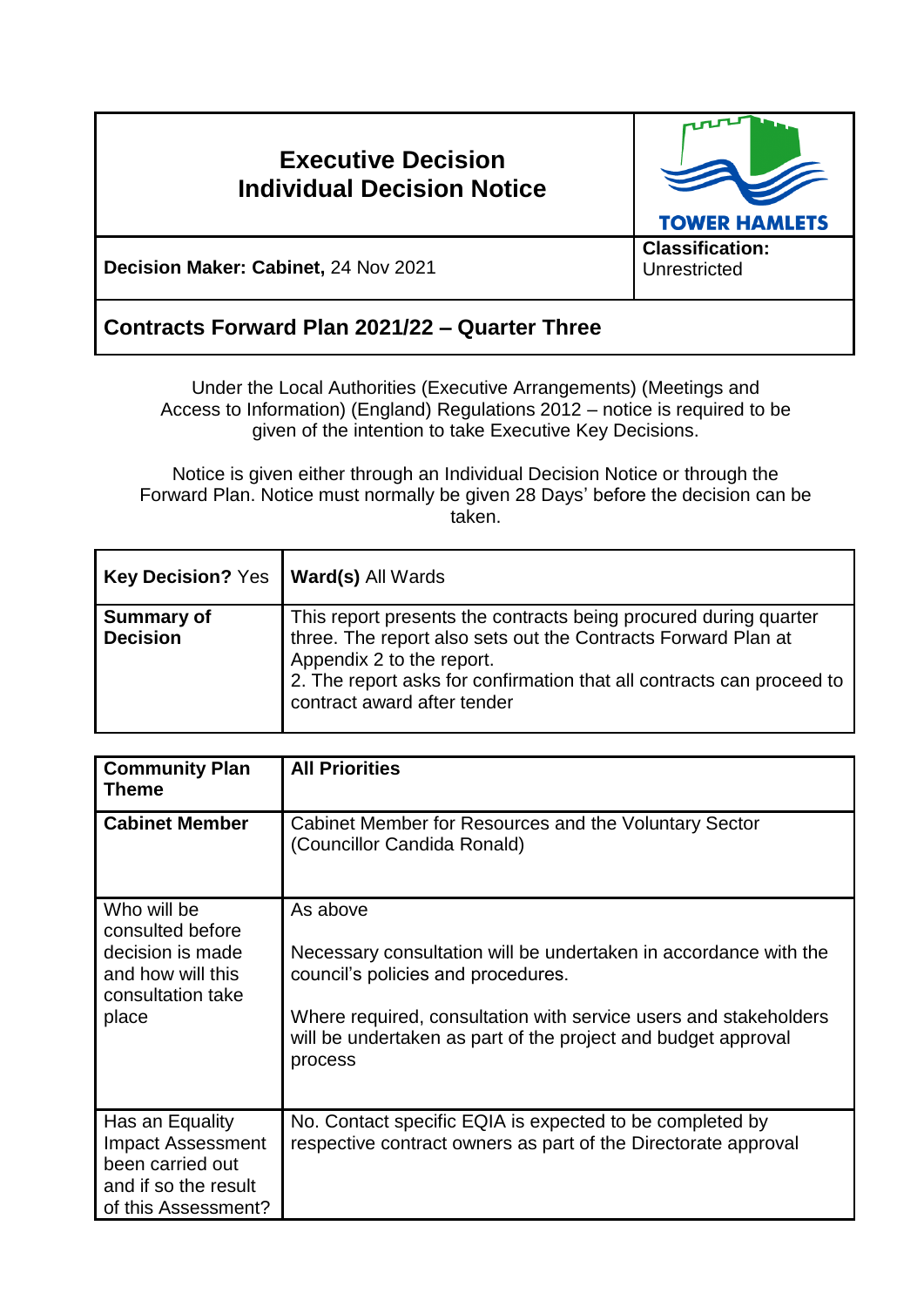| Contact details for<br>comments or<br>additional<br>information                                                                          | Hitesh Jolapara<br>(Interim Divisional Director, Finance, Procurement & Audit)<br>hitesh.jolapara@towerhamlets.gov.uk |
|------------------------------------------------------------------------------------------------------------------------------------------|-----------------------------------------------------------------------------------------------------------------------|
| What supporting<br>documents or other<br>information will be<br>available?                                                               | Report and appendices include details of all contracts to be<br>awarded                                               |
| Is there an intention<br>to consider this<br>report in private<br>session and if so<br>why (Paragraph<br>number – see notes<br>section)? | No, Unrestricted                                                                                                      |

### **NOTES**

#### **Advance notice of Key Decisions**

Key decisions are all those decisions which involve major spending, or savings, or which have a significant impact on the local community. The precise definition of a key decision adopted by Tower Hamlets is contained in Article 13.03 of the [Constitution.](http://democracy.towerhamlets.gov.uk/ieListMeetings.aspx?CId=663&Year=0&info=1&MD=Constitution) Key Decisions are taken by the Mayor, or the Mayor in Cabinet.

Individual notices of new Key Decisions will be published on the website as they are known, whilst a Forward Plan collating these decisions will be published 28 days before each Cabinet meeting. The Forward Plan will be published on the Council's website and will also be available to view at the Town Hall and Libraries, Ideas Centres and One Stop Shops if required. [The Committee pages](https://democracy.towerhamlets.gov.uk/uuCoverPage.aspx?bcr=1) on the Council website include copies of the Forward Plan, Cabinet and other meeting dates and the publication dates of the Forward Plan.

If, due to reasons of urgency, a Key Decision has to be taken where 28 days' notice have not been given. Notice will be published (including on the website) as early as possible and Urgency Procedures as set out in the Constitution will have to be followed.

The most effective way for the public to make their views known about the issues listed in the Forward Plan is to examine the consultation column of the Forward Plan, and/or contact the report author or Cabinet Lead Member as soon as possible, and no later than 10 working days before the decision is expected to be taken.

Reports, appendices and background papers will be available on the Council's website 5 clear working days before the Cabinet meeting. For all other information or to submit documents in relation to any issue, please contact the relevant officer.

#### **Notice of Intention to Conduct Business in Private**

**The Council is also required to give at least 28 days' notice if it wishes to consider any of the reports on the agenda of an Executive meeting (such as Cabinet) in private session. The last row of each item below will indicate any proposal to consider that item in private session. S**hould you wish to